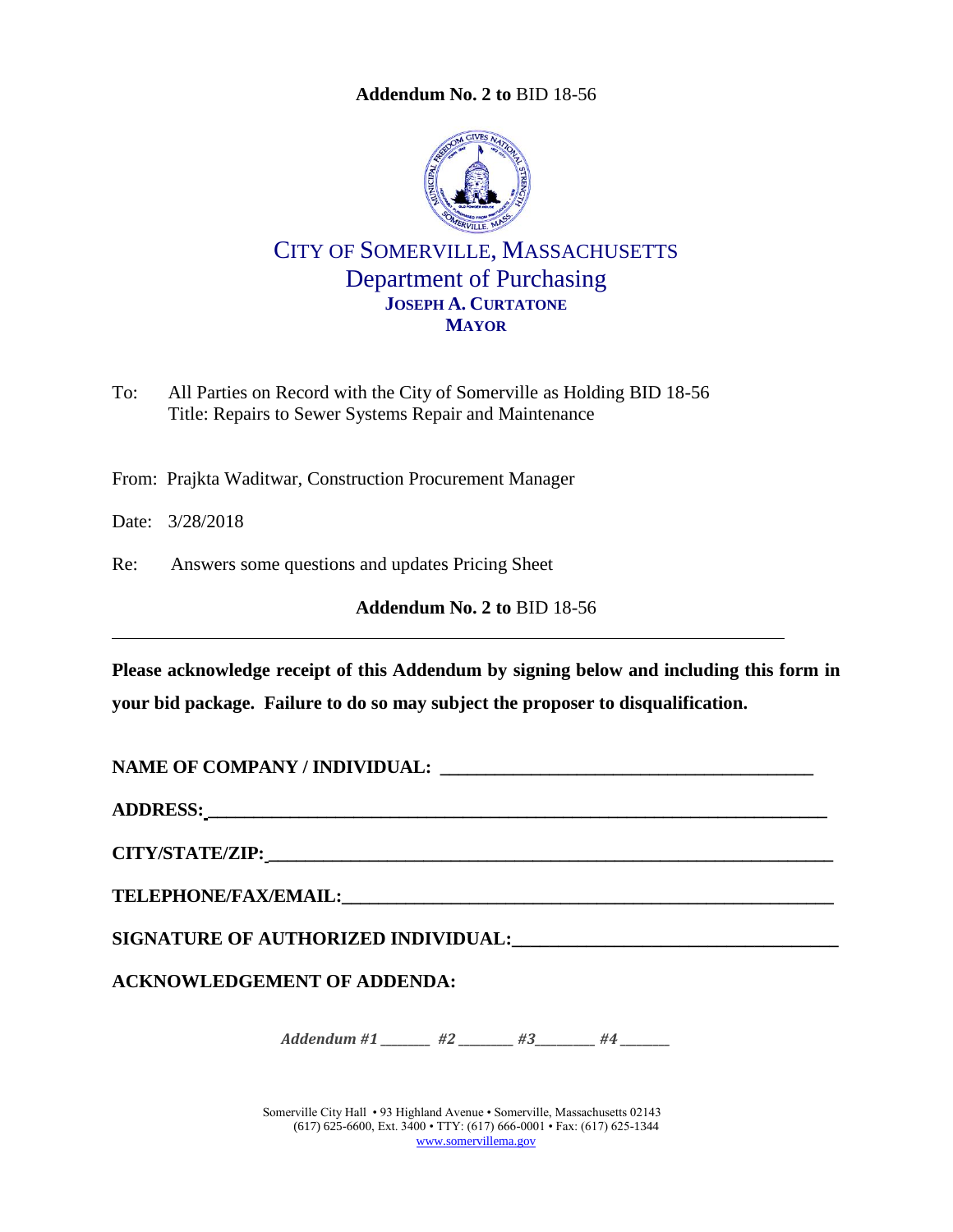#### **Answers to questions received by vendors.**

**Question 1**: Police Details – Is the contractor responsible for requesting and paying all Police details? If so how many Police details should be incorporated into the bid base amount and should this be a hourly rate, daily rate or for the duration of the contract?

**Answer:** No. The City will co-ordinate with the contractor for scheduling the Police details. The City will be responsible for all the payments required for the scheduled Police details.

**Question 2:** On the bid sheet the Equipment rate is (Per Unit). Can you please define Per Unit? Is it Hourly, daily etc.?

**Answer:** Equipment rate is per hour. **Please refer updated pricing sheet below.**

**Question 3:** Rule for Award (Lowest Total Price). Can you clarify the method of award? Is the Overhead and Profit NOT going to be calculated into total bid amount for award purposes? Will there be a maximum allowed percentage for Overhead and Profit on the bid sheet?

**Answer:** The contract will be awarded based on the lowest total price. Total yearly bid amount is the sum of the subtotal of regular labor hours, subtotal of overtime labor hours, subtotal of each piece of the equipment. Total % of profit and overhead will not be included in the total bid price. There is no maximum allowed percentage for Overhead and Profit. **Please refer updated pricing sheet below.**

**Question 4:** Does this project contain CIPP lining? **Answer:** No.

**Question 5:** In the contract it states that the contractor shall have the ability to flush sewers with a jetter, vector truck and video sewers with an inspection camera. How often will this equipment be used? How will the contractor be compensated for these large ticket items they do not show up on the bid sheet?

**Answer:** Estimated hours for Vacuum & Jetting of sewers and Color video inspection of Sewers are 1000 hours each. These items are added to the bid pricing sheet.

**Please refer updated pricing sheet below.**

**Updated pricing sheet**

# **IFB#18-56 SECTION 4.0 FORM FOR GENERAL BID**

The undersigned proposes to furnish all labor and materials required for: **Sewer Systems Repairs and Maintenance**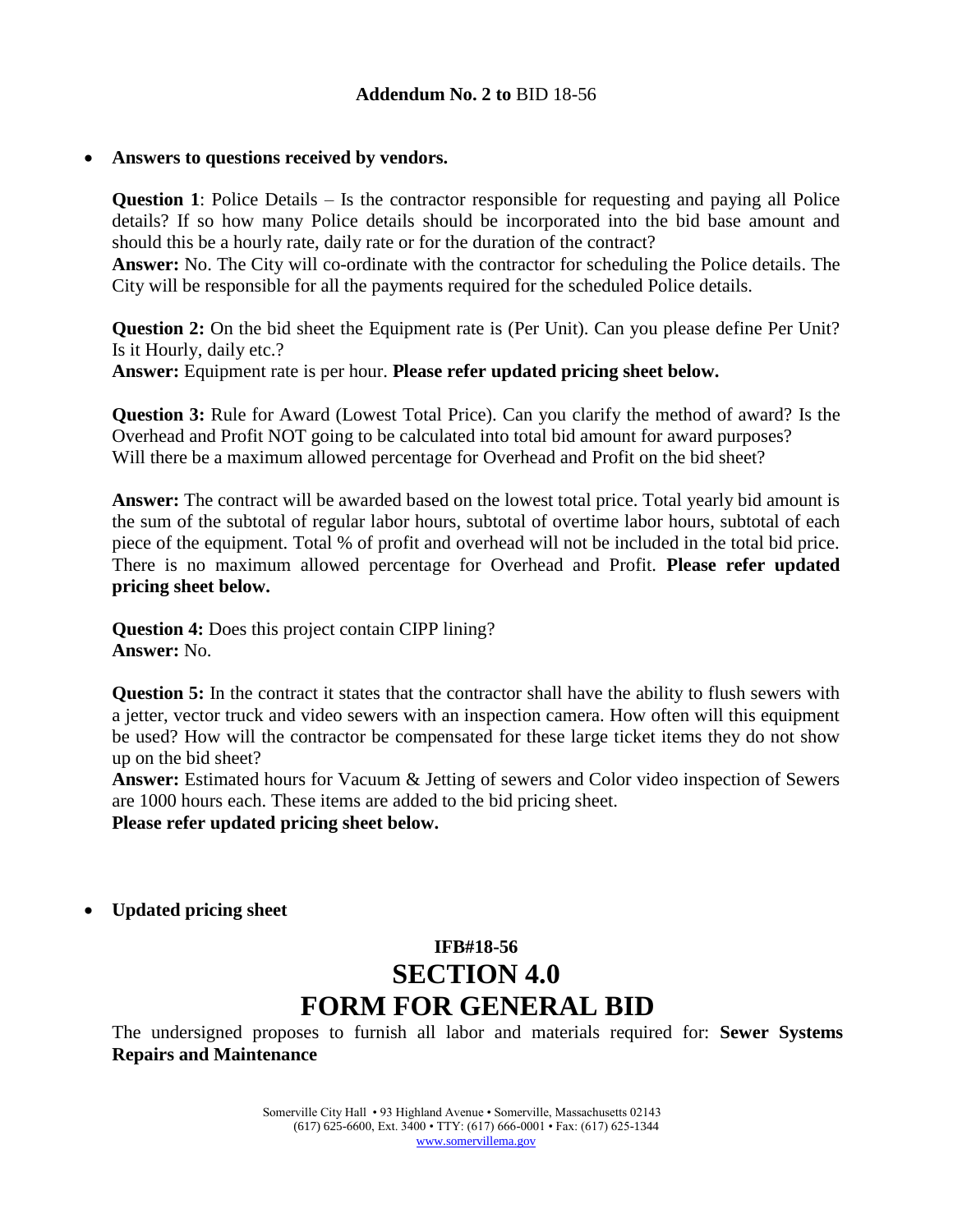The bidder certifies the following bulleted statements and offers to supply and deliver the materials and services specified below in full accordance with the Contract Documents supplied by the City of Somerville.

- The bids will be received at the office of the Purchasing Director, Somerville City Hall, 93 Highland Avenue, Somerville, MA 02143 no later than **3 rd April 2018, 1PM EST.**
- If the **awarded** vendor is a Corporation a "Certificate of Good Standing" (produced by the Mass. Sec. of State) must be furnished with the resulting contract (see Section 3.0.)
- **Awarded Vendor** must comply with Living Wage requirements (see Section 3.0; only for services)
- **Awarded Vendor** must comply with insurance requirements as stated in Section 3.0.
- The Purchasing Director reserves the right to accept or reject any or all bids and/or to waive any informality if in her/his sole judgment it is deemed to be in the best interest of the City of Somerville.
- The following prices shall include delivery, the cost of fuel, the cost of labor, and all other charges.
- This form to be enclosed in sealed bid package.

Please quote the following items. Prices are to include delivery, cost of fuel and all other charges related to the services listed below. Prices are to remain the same for the entire contract period. **Price Proposal – Sewer Systems Repairs and Maintenance**

|                                                                                             | $04/01/2018 -$ | <b>Option Year 2</b><br>$04/01/2019 -$ | <b>Option Year 3</b><br>$04/01/2020 -$ |
|---------------------------------------------------------------------------------------------|----------------|----------------------------------------|----------------------------------------|
| <b>Labor Class (Per hour)</b>                                                               | 03/31/2019     | 03/31/2020                             | 03/31/2021                             |
| <b>Regular Time</b><br><b>Estimated labor hours =</b><br>1000 hours<br>(7.30AM to 3.30PM)   |                |                                        |                                        |
| Supervisor of Foreman                                                                       | \$             | \$                                     | \$                                     |
| <b>Equipment Operator</b>                                                                   | \$             | \$                                     | \$                                     |
| Laborer                                                                                     | \$             | \$                                     | \$                                     |
| <b>Subtotal - Regular Labor</b>                                                             | \$             | \$                                     | \$                                     |
| <b>Overtime</b><br><b>Estimated labor hours =</b><br>1000 hours<br>$(3.30$ PM to $7.30$ AM) |                |                                        |                                        |
| Supervisor of Foreman                                                                       | \$             | $\mathcal{S}$                          | \$                                     |
| <b>Equipment Operator</b>                                                                   | \$             | \$                                     | \$                                     |
| Laborer                                                                                     | \$             | \$                                     | \$                                     |
| <b>Subtotal – Overtime Labor</b>                                                            | \$             | \$                                     | \$                                     |

Somerville City Hall • 93 Highland Avenue • Somerville, Massachusetts 02143 (617) 625-6600, Ext. 3400 • TTY: (617) 666-0001 • Fax: (617) 625-1344 [www.somervillema.gov](http://www.somervillema.gov/)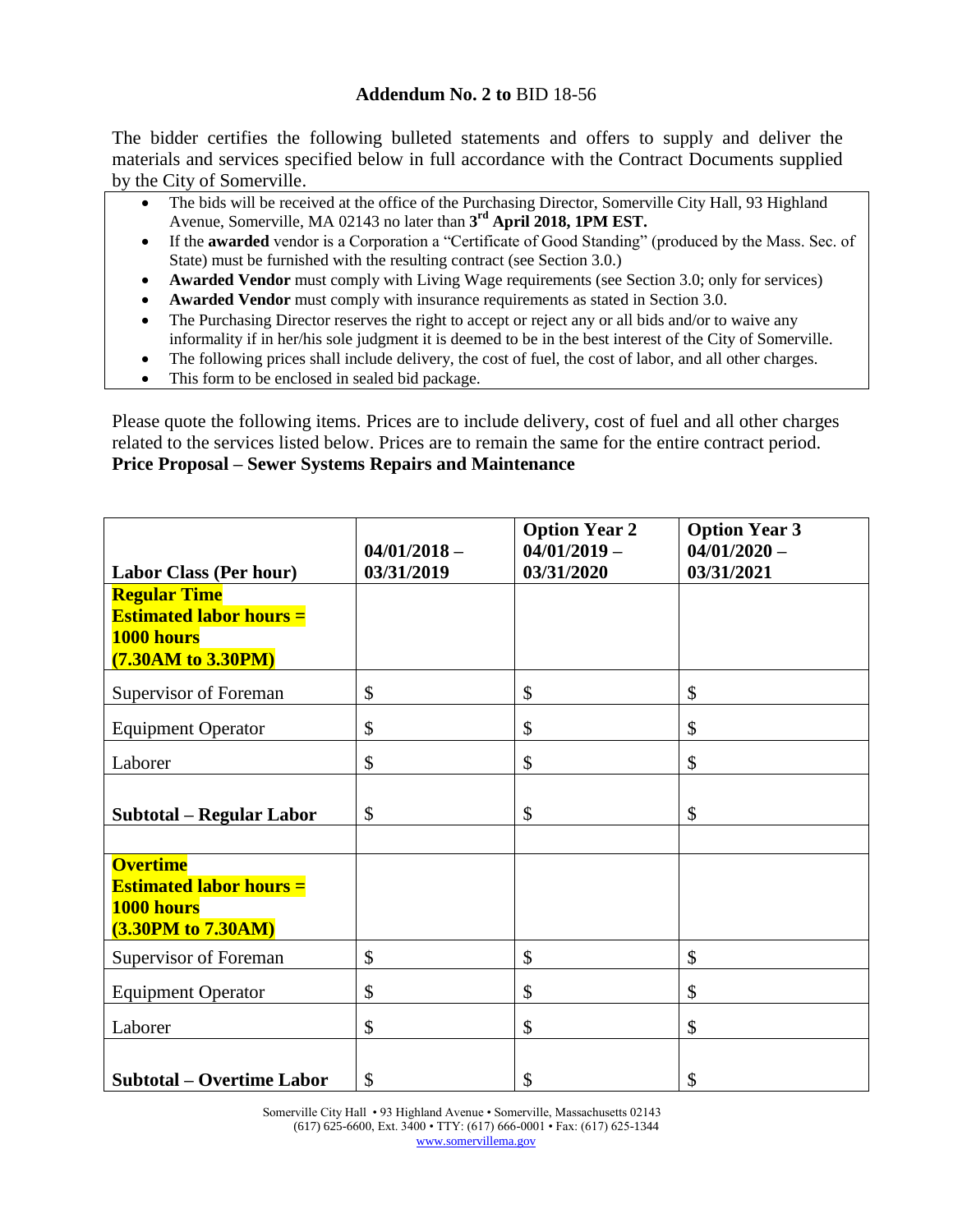| <b>Equipment Rate: (Per hour)</b><br><b>Estimated labor hours = 1000</b><br>hours | $04/01/2018 -$<br>03/31/2019 | <b>Option Year 2</b><br>$04/01/2019 -$<br>03/31/2020 | <b>Option Year 3</b><br>$04/01/2020 -$<br>03/31/2021 |  |  |  |
|-----------------------------------------------------------------------------------|------------------------------|------------------------------------------------------|------------------------------------------------------|--|--|--|
| Dump truck (5-7 cy)                                                               | \$                           | \$                                                   | \$                                                   |  |  |  |
| Dump Truck (12-14 cy)                                                             | \$                           | \$                                                   | \$                                                   |  |  |  |
| Backhoe/Loader 90HP 4whl                                                          |                              |                                                      |                                                      |  |  |  |
| drive extend hoe                                                                  | \$                           | \$                                                   | \$                                                   |  |  |  |
| Skid Steer Load                                                                   | \$                           | \$                                                   | \$                                                   |  |  |  |
| Pick-up Truck                                                                     | \$                           | \$                                                   | \$                                                   |  |  |  |
| Excavator with ability to                                                         |                              |                                                      |                                                      |  |  |  |
| excavate to a depth of 19.5'                                                      | \$                           | \$                                                   | \$                                                   |  |  |  |
| 185 CFM Compressor, hoses,<br>tools and jackhammers                               |                              |                                                      |                                                      |  |  |  |
|                                                                                   | \$                           | \$                                                   | \$                                                   |  |  |  |
| <b>Hydraulic Wheel Saw</b>                                                        | \$                           | \$                                                   | \$                                                   |  |  |  |
| 3" Diaphragm Water Pump                                                           |                              |                                                      |                                                      |  |  |  |
| w/hose                                                                            | \$                           | \$                                                   | \$                                                   |  |  |  |
| 3" Centrifugal Water Pump                                                         |                              |                                                      |                                                      |  |  |  |
| w/hose                                                                            | \$                           | \$                                                   | \$                                                   |  |  |  |
| 4" Centrifugal Water Pump<br>w/hose                                               | \$                           | \$                                                   | \$                                                   |  |  |  |
| 1 1/2 Ton Asphalt Roller                                                          |                              |                                                      |                                                      |  |  |  |
|                                                                                   | \$                           | \$                                                   | \$                                                   |  |  |  |
| <b>Sub Total of Equipment Rate:</b>                                               |                              |                                                      |                                                      |  |  |  |
|                                                                                   | \$                           | \$                                                   | \$                                                   |  |  |  |
|                                                                                   |                              |                                                      |                                                      |  |  |  |
| <b>Equipment Rate: (Per hour)</b>                                                 | $04/01/2018 -$               |                                                      |                                                      |  |  |  |
| <b>Estimated labor hours = 1000</b>                                               | 03/31/2019                   | <b>Option Year 2</b>                                 | <b>Option Year 3</b>                                 |  |  |  |
| <b>hours</b>                                                                      |                              | $04/01/2019 -$<br>03/31/2020                         | $04/01/2020 -$                                       |  |  |  |
| 4000 Watt Gas Generator                                                           |                              |                                                      | 03/31/2021                                           |  |  |  |
| w/Auxiliary Lights                                                                | \$                           | \$                                                   | \$                                                   |  |  |  |
| 18" Gas Chain Saw                                                                 |                              |                                                      |                                                      |  |  |  |
|                                                                                   | \$                           | \$                                                   | \$                                                   |  |  |  |
| 10hp Flexible, Inc Sewer<br>Rodding Machine, 800' Rods,                           |                              |                                                      |                                                      |  |  |  |
| $w/6$ "-19" Screws                                                                | \$                           | \$                                                   | \$                                                   |  |  |  |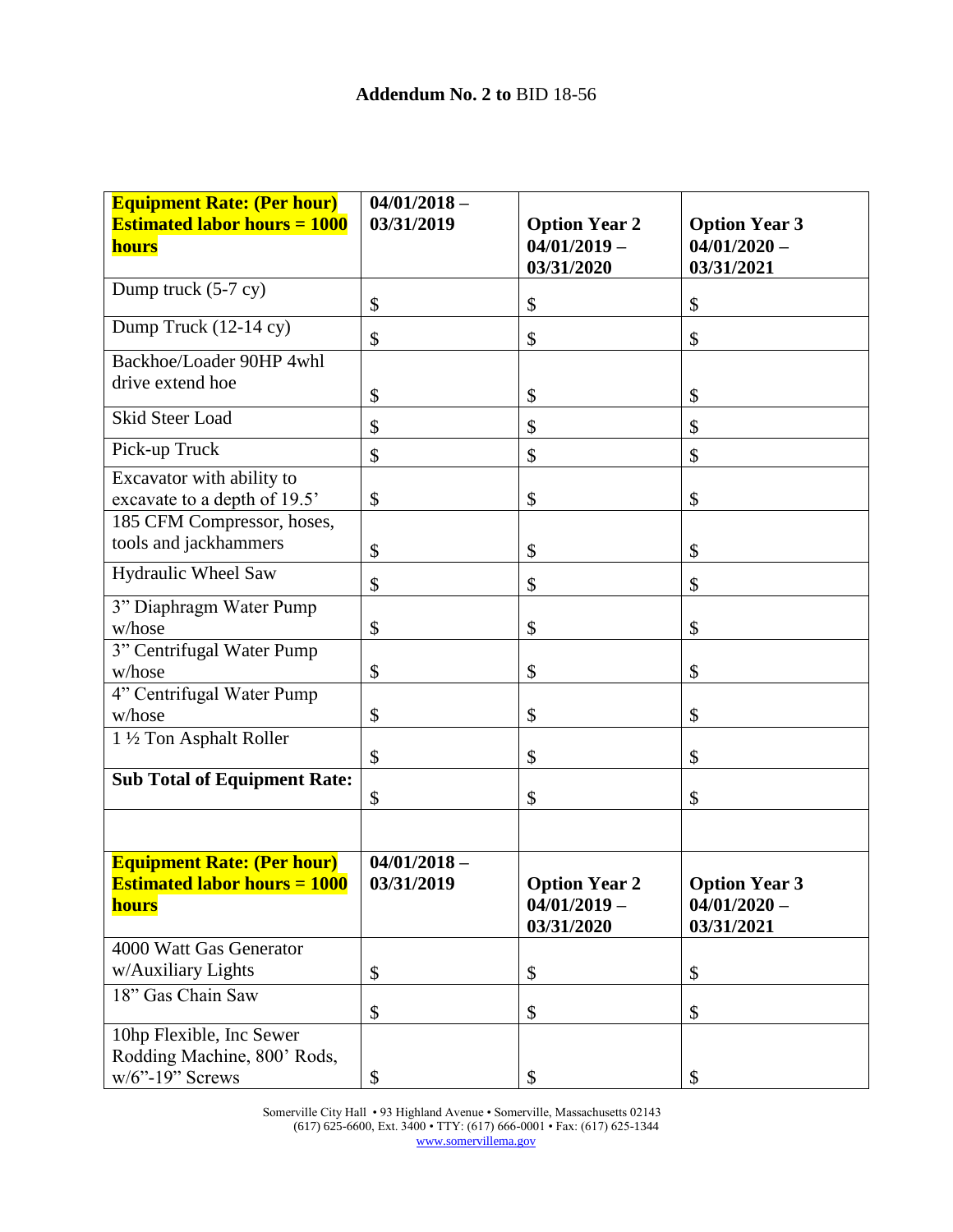| Acetylene-oxygen Cutting            |      |      |      |
|-------------------------------------|------|------|------|
| Torch w/Hose, Tips, & Gas           | \$   | \$   | \$   |
| 12" gas Cut Off Saw w/Blade         |      |      |      |
|                                     | \$   | \$   | \$   |
| <b>Illuminated Mobile Arrow</b>     |      |      |      |
| board w/Generator & Trailer         | \$   | \$   | \$   |
| Concrete Saw 35 HP gas              |      |      |      |
| w/Diamond Blades 12"-24"            | \$   | \$   | \$   |
| <b>Concrete Coring Machine</b>      |      |      |      |
| w/Diamond Core Bits 2"-12"          | \$   | \$   | \$   |
| 6' Hydraulic Street Broom           | \$   | \$   | \$   |
| <b>Underground Pipe Locating</b>    |      |      |      |
| Equipment w/Ferrets, receiver       |      |      |      |
| & Transmitter                       | \$   | \$   | \$   |
| Color Video Pipe inspection         |      |      |      |
| equipment with operator to          |      |      |      |
| inspect pipes $4" - 60"$            | \$   | \$   | \$   |
| Vacuum and Jetting of Sewers        |      |      |      |
|                                     | \$   | \$   | \$   |
| 8hp Portable Gasoline Cement        |      |      |      |
| Mixer                               | \$   | \$   | \$   |
| <b>Sub Total of Equipment Rate:</b> |      |      |      |
|                                     | \$   | \$   | \$   |
| Total % of profit and Overhead      |      |      |      |
|                                     | $\%$ | $\%$ | $\%$ |
| <b>Total yearly Bid Amount</b>      |      |      |      |
| (Subtotal of regular labor hours    |      |      |      |
| + Subtotal of overtime labor        |      |      |      |
| hours $+$ Subtotal of equipment     |      |      |      |
| rate)                               | \$   | \$   | \$   |

(*If applicable*) The contract price does not include the items listed on the attached "Bid Form for Alternates;" the bidder understands that the project construction cost estimate provided by the City is inclusive of all the work described in this form.

The undersigned agrees that, if he is selected as general contractor, he will within five days, Saturdays, Sundays and legal holidays excluded, after presentation thereof by the awarding authority, execute a contract in accordance with the terms of this bid and furnish a performance bond and also a labor and materials or payment bond (as indicated in the "Key Project Information" section on the 2nd page of this bid), each of a surety company qualified to do business under the laws of the commonwealth and satisfactory to the awarding authority and each in the sum of the contract price, the premiums for which are to be paid by the general contractor and are included in the contract price; provided, however, that if there is more than one surety company, the surety companies shall be jointly and severally liable.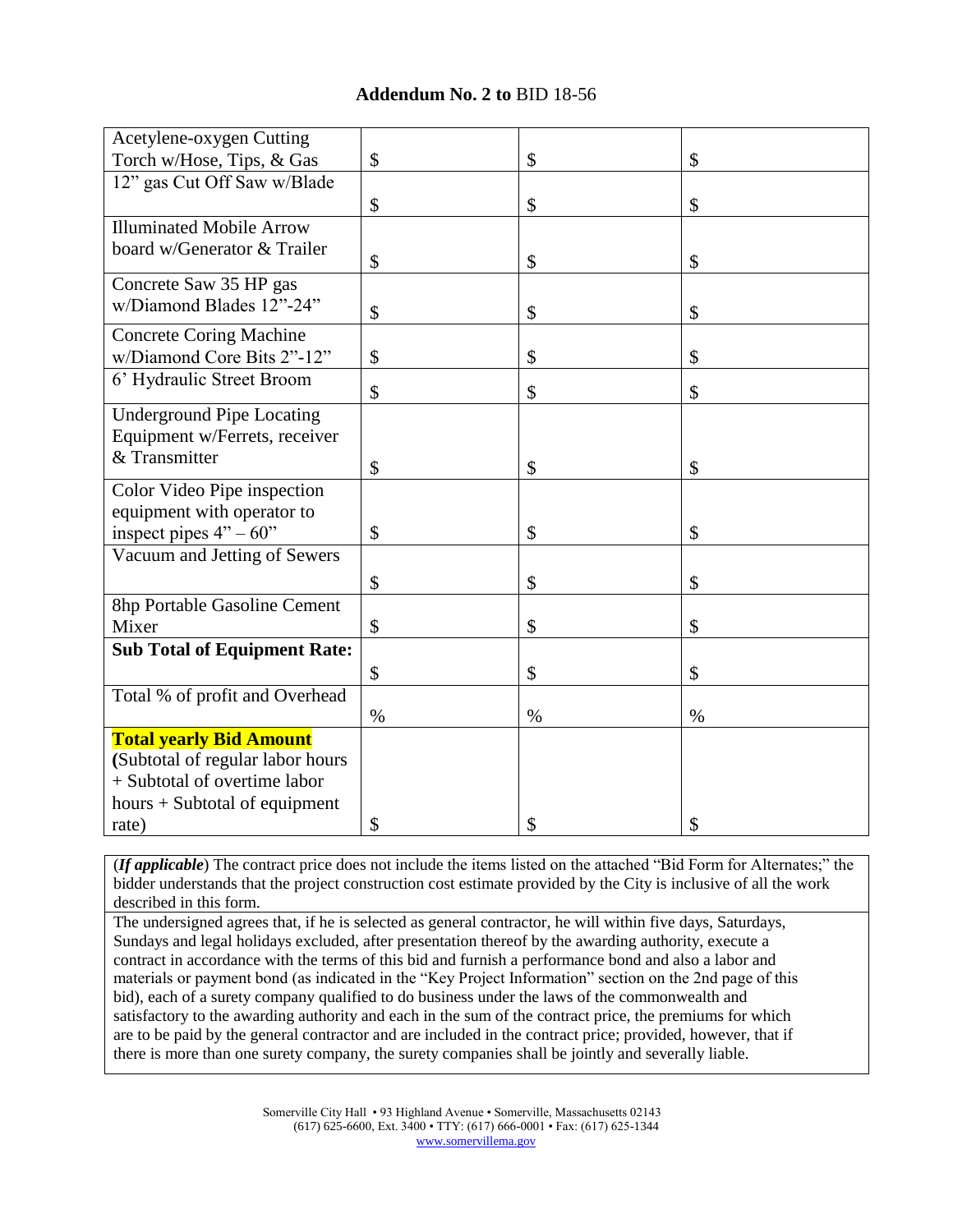The undersigned hereby certifies that he is able to furnish labor that can work in harmony with all other elements of labor employed or to be employed on the work; that all employees to be employed at the worksite will have successfully completed a course in construction safety and health approved by the United States Occupational Safety and Health Administration that is at least 10 hours in duration at the time the employee begins work and who shall furnish documentation of successful completion of said course with the first certified payroll report for each employee; and that he will comply fully with all laws and regulations applicable to awards made subject to section 44A.

The undersigned further certifies under the penalties of perjury that this bid is in all respects bona fide, fair and made without collusion or fraud with any other person. As used in this subsection the word "person" shall mean any natural person, joint venture, partnership, corporation or other business or legal entity. The undersigned further certifies under penalty of perjury that the said undersigned is not presently debarred from doing public construction work in the commonwealth under the provisions of section twenty-nine F of chapter twenty-nine, or any other applicable debarment provisions of any other chapter of the General Laws or any rule or regulation promulgated thereunder.

The Undersigned Bidder certifies under the penalties of perjury that:

(1) Pursuant to M.G.L. c. 62C, §49A, to the best of the signatories knowledge and belief, that the Undersigned Bidder is in compliance with all laws of the Commonwealth relating to taxes, reporting of employees and contractors, and withholding and remitting child support, as well as paid all contributions and payments in lieu of contributions pursuant to MGL 151A, §19A(b); and,

(2) the Federal Employer Identification Number (EIN) of the Bidder is:

The Undersigned Bidder certifies under penalties of perjury that the Bidder is not presently debarred from doing federal or state public construction work, that the Bidder has not had its low bid rejected by any municipality in the previous two years, except:

in which case the reasons for rejection were as follows:

The Undersigned Bidder has submitted all requested referenced information on the Reference Form.

The Undersigned Bidder understands that the contractor and subcontractors will be required to pay prevailing wages to laborers and mechanics, and that if the Undersigned's bid is significantly below the average bid, the Awarding Authority may require the Bidder to substantiate that the bid is based on payment of wages at prevailing rates.

The Undersigned Bidder certifies that it can achieve substantial and final completion by the date notes in Section 2.2, herein, unless otherwise noted in the Notice to Proceed as delivered to the awarded vendor.

Should certain additional work be required, or should the quantities of certain classes of work be increased or decreased from those required by the Contract Documents, by authorization of the City, unit prices listed on the attached "Unit Price Form" shall at the option of the City be the basis of payment to the Contractor or credit to the City, for such increase or decrease in the work. The unit prices shall represent the exact net amount per unit to be paid the Contractor (in the case of addition or increase) or to be refunded the City (in the case of decrease). Contractually noted adjustments will be allowed for overhead, profit, insurance or other direct or indirect expenses of the Contractor or Subcontractors.

The unit prices shall include cost of fuel, all labor, materials, equipment, overhead, profit, insurance, etc. to cover the finished work of the several kinds called for. Changes shall be processed in accordance with the provisions of the General Conditions governing changes in the work.

Executed this day of , 20

Somerville City Hall • 93 Highland Avenue • Somerville, Massachusetts 02143 (617) 625-6600, Ext. 3400 • TTY: (617) 666-0001 • Fax: (617) 625-1344 [www.somervillema.gov](http://www.somervillema.gov/)